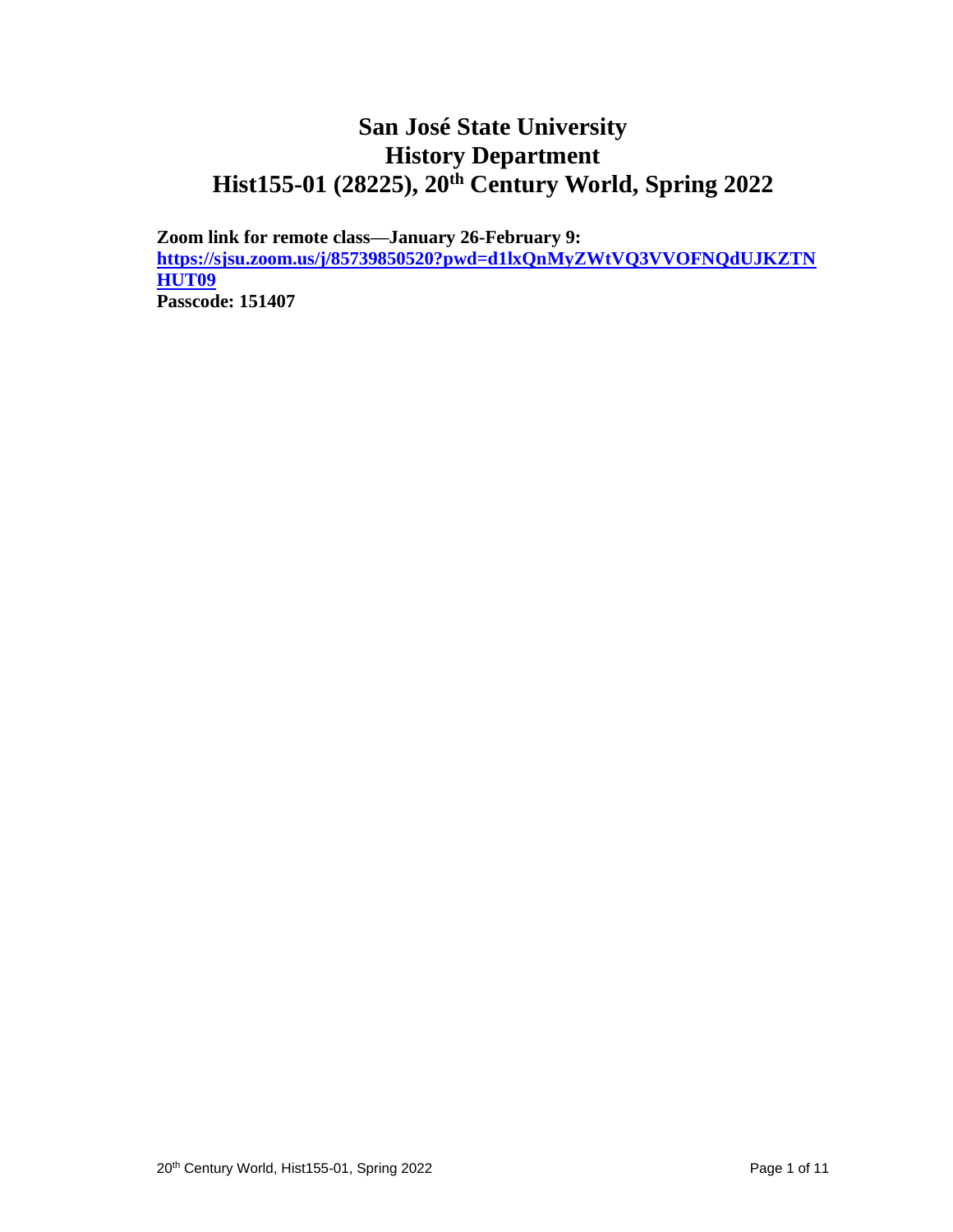| <b>Instructor:</b>               | Prof. Allison Katsev                                                                                                                                                           |
|----------------------------------|--------------------------------------------------------------------------------------------------------------------------------------------------------------------------------|
| <b>Office Location:</b>          | <b>DMH 140</b>                                                                                                                                                                 |
| <b>Telephone:</b>                | 408-924-5508                                                                                                                                                                   |
| <b>Email:</b>                    | Allison.Katsev@sjsu.edu<br>Please, feel free to e-mail me or come to office hours with any<br>questions you have, big or small!                                                |
| <b>Office Hours:</b>             | W 12:00pm-1:00pm<br>Due to university COVID precautions:<br>office hours will be held Via Zoom:<br>https://sjsu.zoom.us/j/87600341061?pwd=VjdldVd2cWRaOEFv<br>SVJxcnZ4L1NiZz09 |
|                                  | Passcode: 601016                                                                                                                                                               |
|                                  | Also via email and by appointment                                                                                                                                              |
| <b>Class Days/Time:</b>          | MW, 9:00AM-10:15AM                                                                                                                                                             |
| <b>Classroom:</b>                | <b>January 26-February 9:</b><br>https://sjsu.zoom.us/j/85739850520?pwd=d1lxQnMyZWtVQ3V<br>VOFNQdUJKZTNHUT09<br>Passcode: 151407                                               |
|                                  | <b>Beginning February 14: DMH 163</b>                                                                                                                                          |
| <b>GE/SJSU Studies Category:</b> | SJSU Studies Area (V)                                                                                                                                                          |

## **Faculty Web Page and MYSJSU Messaging**

Course materials (the syllabus, quizzes, guidelines for assignments) may be found on the course website on Canvas. You are responsible for regularly checking email for important messages about the class.

## **Course Description**

Global perspectives on a century of scientific progress that also saw the violent deaths of millions, with emphasis on the decline of traditional imperialism and the ideological contention that led to World War II and the Cold War. GE Area: V Prerequisite: Prior to enrollment, all SJSU Studies courses require completion of core GE, satisfaction of Writing Skills Test and upper division standing. Pre/Co-requisite of a 100W course is strongly recommended for enrollment in Areas R, S, and V.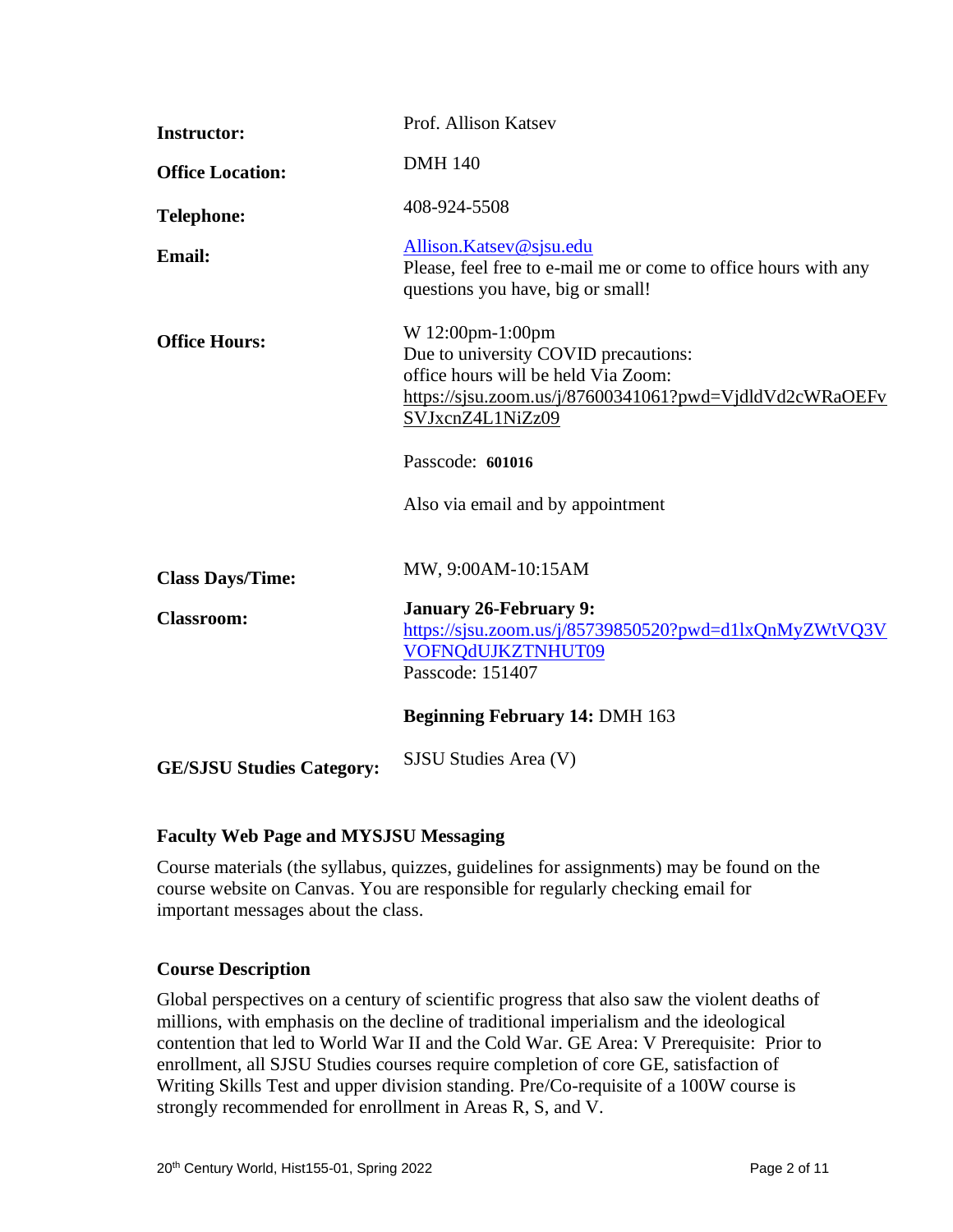The 20<sup>th</sup> century was a time of revolutionary scientific and technological advancement and social change, but it was also a time of extreme violence and ideological contention. This course examines the history of the recently ended century from a global perspective. Key questions in this class include the following: if the  $20<sup>th</sup>$  c. was so modern, why was it so violent? How have science and technology changed who we are and how we relate to each other? Why do we buy things made in distant places…and so what that we do? How and why have some resisted the promises of modernity? Is globalization really another example of western imperialism--or are we participating in a new, truly global era?

Focusing on global history in the twentieth century, students will receive an appreciation for human expression in cultures outside the U.S. and an understanding of how that expression has developed over time. Additionally, students will understand how traditions of cultures outside the U.S. have influenced American culture and society.

**This class will be taught remotely, sychnronously through the week ending February 11. That means that we will meet via Zoom at the scheduled class time. You are expected to participate in this class as you would if we were meeting faceto-face. Beginning on February 14, it will be taught in person. During class, both remote and in person, I will introduce material and students will participate in active discussion and analysis of the material.**

**IF YOU HAVE ANY TECHNOLOGICAL ISSUES (FOR EXAMPLE, NO MIC ) PLEASE LET ME KNOW AND WE'LL FIGURE OUT A WORK AROUND (FOR EXAMPLE, CONTRIBUTING VIA THE ZOOM CHAT OR BORROWING EQUIPMENT).** SJSU has a free equipment loan program [\(https://www.sjsu.edu/learnanywhere/equipment/index.php\)](https://www.sjsu.edu/learnanywhere/equipment/index.php) available for students.

## **Course Goals and Student Learning Objectives**

#### **SJSU Studies Learning Outcomes**

On successful completion of this SJSU Studies Area (V) course, students will be able to: From timed essays on exams and a final comparative essay:

- 1. Compare systematically ideas, values, images, cultural artifacts, economic structures, technological developments, or attitudes of people from more than one culture outside the U.S (GELO 1);
- 2. Identify the historical context of ideas and cultural traditions outside the U.S. and how they have influenced American culture. (GELO 2);

From a critical analysis essay:

1. Explain how a culture outside the U.S. has changed in response to internal and external pressures. (GELO 3).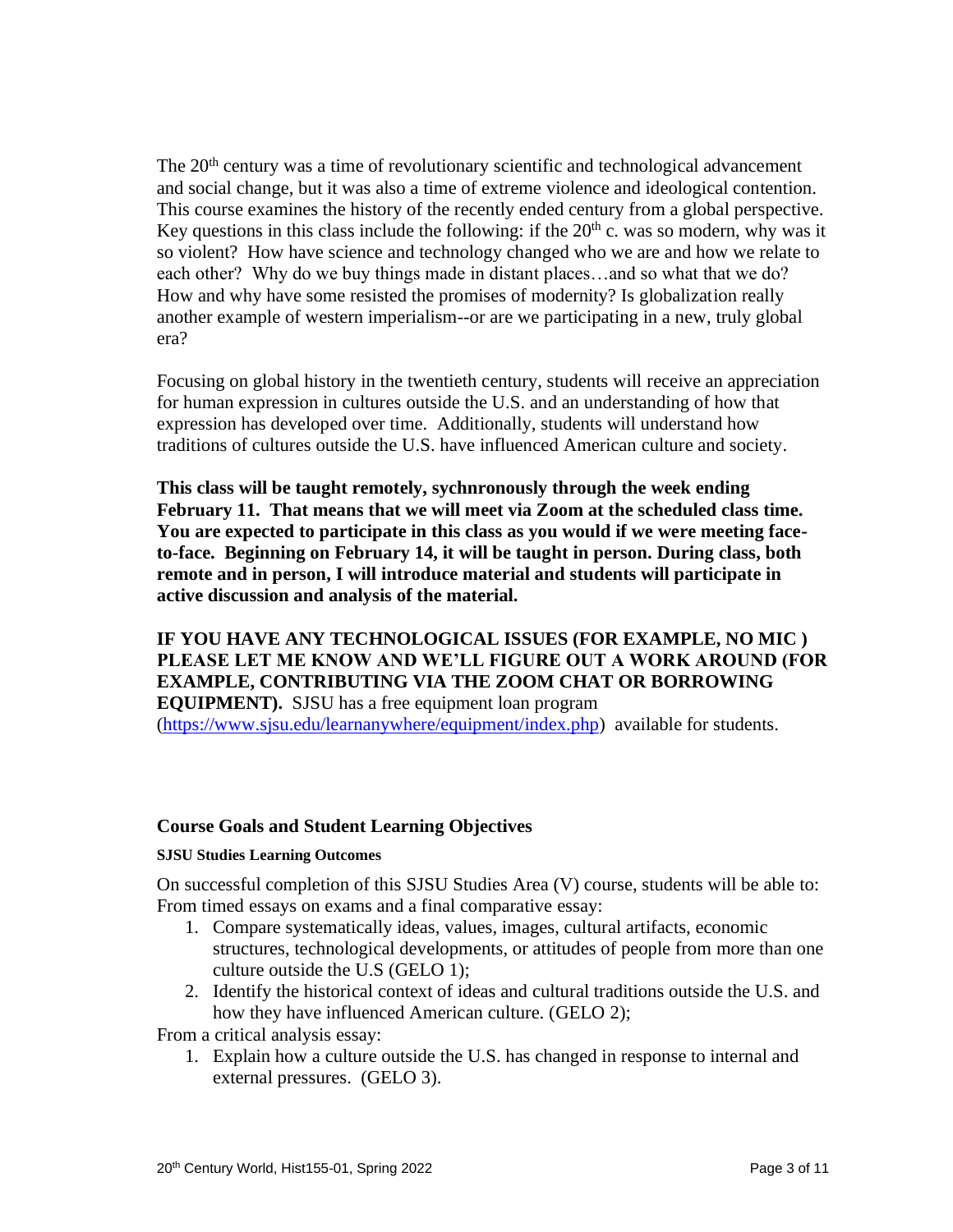#### **Course Learning Outcomes (CLO's)**

In addition to the above GE Learning Outcomes, upon completion of this course, students will be able to:

Based on discussion and timed exams:

CLO 1: Demonstrate an understanding and appreciation of different ideas, cultures, values, religions, institutions, languages and peoples of the world;

CLO 2: Address the civic relevance of topics discussed in class in an appropriate manner;

CLO 3: Demonstrate their ability to articulate and discuss their values and engage in civil discourse;

Based on two essays:

CLO 4: Write evidence-based essays that are grammatical, clear, concise and coherent.

## **Required Texts/Readings**

**Textbooks**

## **ALL are available for purchase through the Spartan Bookstore or their website. NOTE:** *The Travels of a T-Shirt* **and** *World History: A Concise Thematic Analysis* **are available for free online via the Leganto link on our Canvas website.**

- 1) Getz, Trevor, and Liz Clarke. *Abina and The Important Men: A Graphic History*, second edition. Oxford: Oxford University Press, 2015. (ISBN 9780190238742).
- 2) Rivoli, Pietra. *The Travels of a T-Shirt in the Global Economy*, second edition. Hoboken, NJ: John Wiley & Sons, Inc.: 2014. (ISBN 9781118950142)

(First edition is also fine!)

- 3) Wallech, Steven, Touraj Daryaee, Craig Hendricks, Anne Lynne Negus, Peter P. Wan, and Gordon Morris Bakken, *World History: A Concise Thematic Analysis*, Volume 2, Second Edition. Malden, MA: Wiley-Blackwell, 2013. (ISBN: 9781118532720).
- 4) Zamyatin, Yevgeny. *We*. Trans. by Clarence Brown. New York, Penguin Books, 1993. (ISBN: 9780140185850)

## **Course Requirements andAssignments**

**1) FIRST ESSAY,** 

**ROUGH DRAFT DUE FEBRUARY 9 AT 8:30AM (SHARE AS A GOOGLE DOC WITH ME at allison.katsev@sjsu.edu); FINAL VERSION DUE FEBRUARY 16 AT 8:30 AM (One page double-spaced; electronic copy submitted on Canvas).** (10% of grade). Using *Abina and the*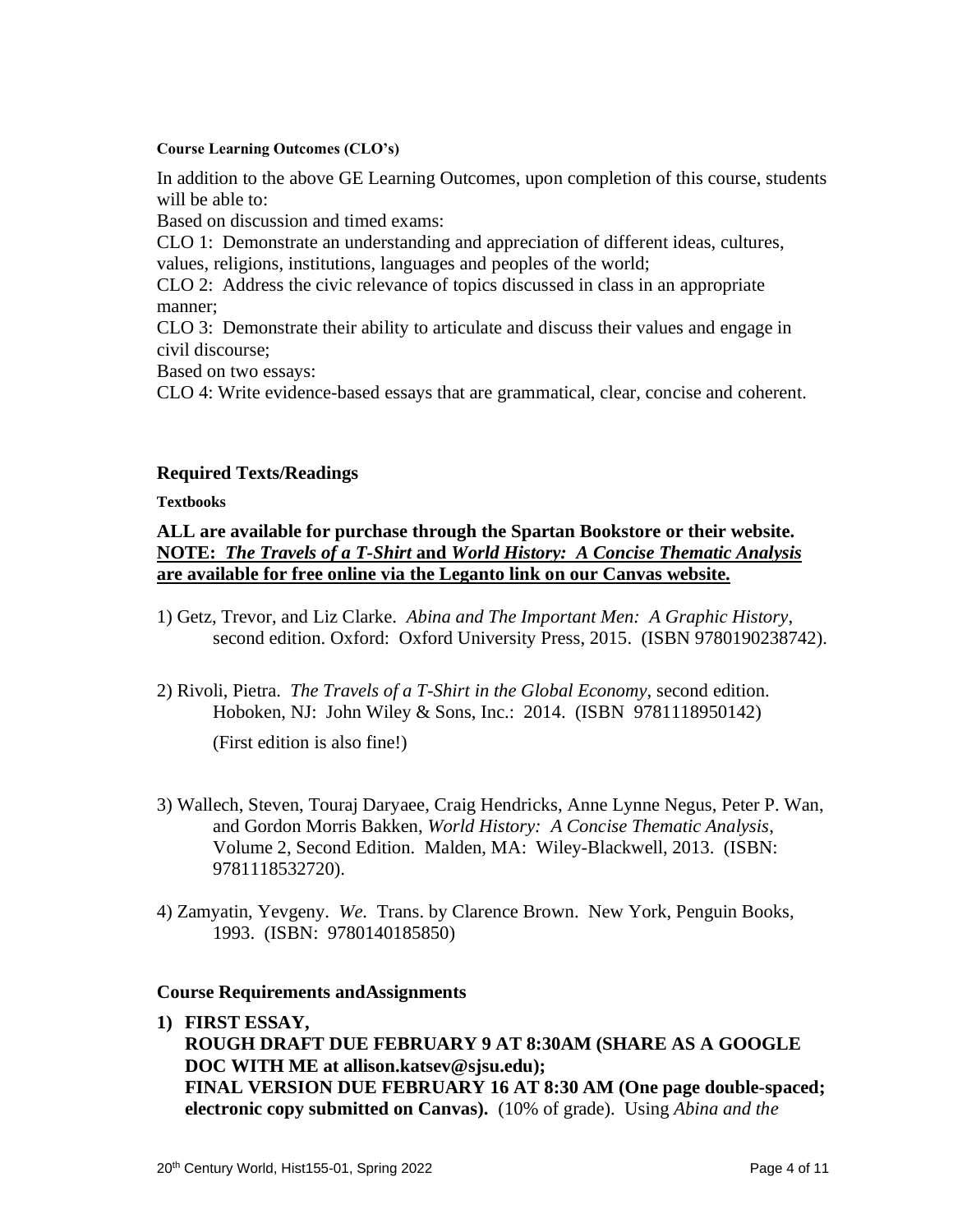*Important Men*, explain the verdict in Abina's case. Examine 1-2 reasons that the case turned out as it did, and connect your findings to one of our course's key questions.. Guidelines are available on Canvas.

- **2) MID-TERM EXAMS, MARCH 14 (20% of grade) AND APRIL 13 (20% of grade)**: Short answer and multiple choice questions, and extended essays covering the theme of the past weeks.Details are posted on-line to guide your reading and help you prepare for the exams. BRING ONE LARGE GREENBOOK. NO NOTES OR BOOKS, EXCEPT, IF YOU'D LIKE, YOU CAN ALSO BRING A PIECE OF NOTEBOOK PAPER (8 X 11) WITH HANDWRITTEN NOTES ON BOTH SIDES THAT YOU'LL TURN IN WITH THE EXAM.
- **3) FINAL ESSAY: DUE FRIDAY, MAY 20, AT 9:30AM ON CANVAS (5-6 PAGES); (25% of grade):** As a final project, you will choose one of the key questions for the class and answer it using at least three of the sources (texts or films) we've used this semester. This essay will be turned in at the time at the time alloted by the university for an exam. There will be no other final exam. Specific requirements will be provided well in advance of the due date.
- **4) CLASS PARTICIPATION INCLUDING HOMEWORK (25% of grade):** You should come to class having done the assigned reading and even prepared questions of your own. If two chapters are assigned together, you should do all the reading before the first lecture. You should also have with you all of the readings due that day. Even if a class is listed as "lecture," if time permits we will discuss issues raised in my presentation. Take advantage of opportunities to participate actively in the class. Excellent ways of contributing to the class: listening carefully to others, sharing your ideas, asking questions, responding to others' thoughts, participating in small group activities.

**HOMEWORK:** In addition to assigned readings, exams, and essays, you have two other assignments. These two assignments will be wrapped into your participation grade. **DUE FEBRUARY 9**: Rough draft of first essay. **DUE MAY 11**: One page write-up on the travels of something you own. Also, you should be prepared to share your findings with members of the class. Guidelines are posted on Canvas.

If you have any technological issues (such as no mic), please let me know so we can figure out how to work around that.

This course focuses on learning through active engagement. The first five class sessions, held over Zoom, will be recorded and I'll post those recordings on Canvas. These will be an excellent resource if you want to review a class meeting or if you have to miss class. But viewing these recordings is not a replacement for participation. No in person classes will be recorded. If you have circumstances beyond your control that lead to you missing many classes, please talk to me as soon as possible so we can decide what sort of adjustments are appropriate for you to make up your participation.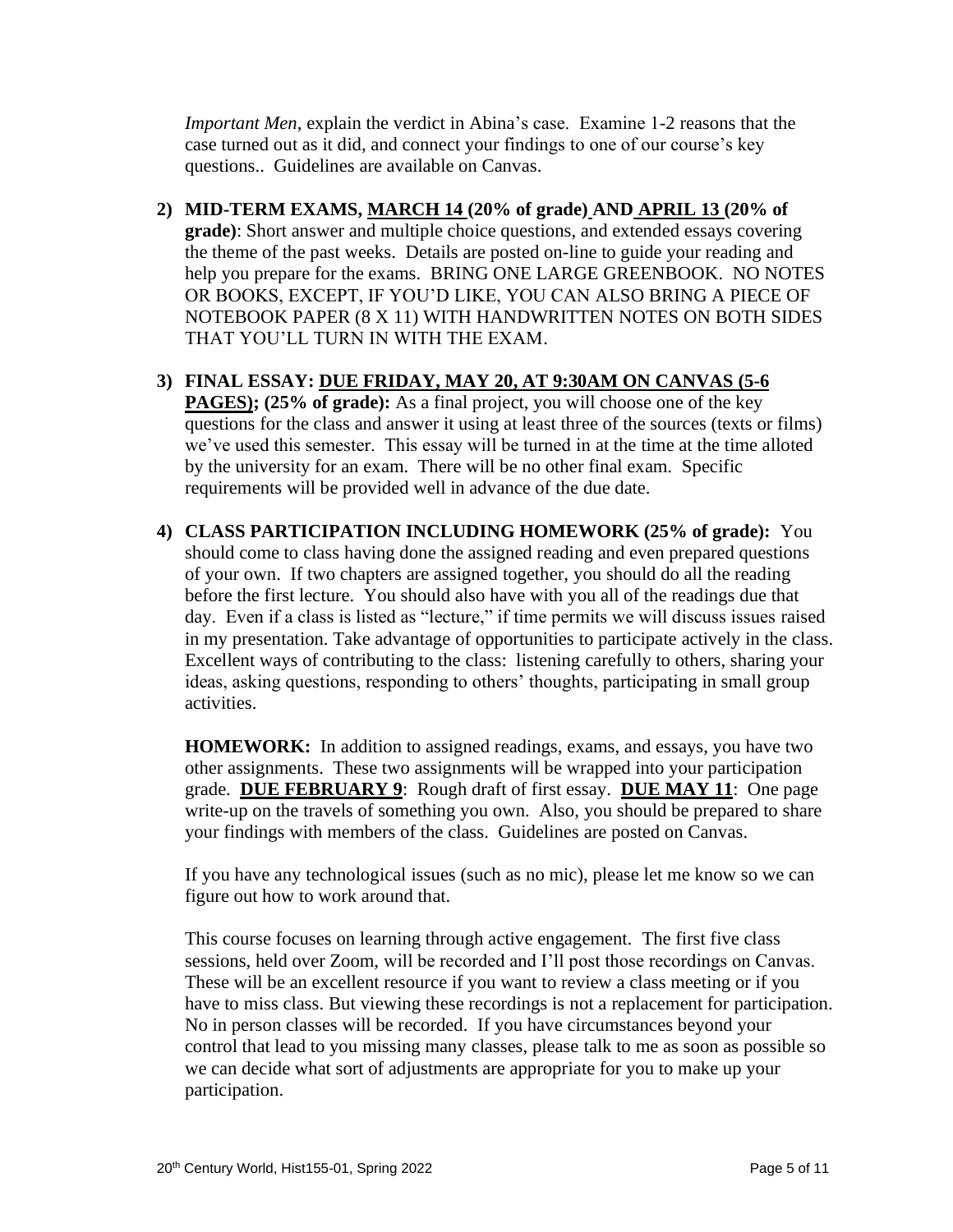"Success in this course is based on the expectation that students will spend, for each unit of credit, a minimum of 45 hours over the length of the course (normally three hours per unit per week) for instruction, preparation/studying, or course related activities, including but not limited to internships, labs, and clinical practica. Other course structures will have equivalent workload expectations as described in the syllabus."

#### **Final Examination or Evaluation**

## **FINAL ESSAY: DUE FRIDAY, MAY 20, AT 9:30AM ON CANVAS**

**(5-6 PAGES); (25% of grade):** As a final project, you will choose one of the key questions for the class and answer it using at least three of the sources (texts or films) we've used this semester. This essay will be turned in at the time at the time alloted by the university for an exam. There will be no other final exam. Specific requirements will be provided well in advance of the due date.

## **Grading Information**

.

#### **Determination of Grades**

Grades on assignments will be regularly updated on Canvas. You can always email with questions about your current grade.

#### **Letter grades are assigned as follows:**

A plus  $= 97$  to 100 points  $A = 93$  to 96.99 points A minus  $= 90$  to 92.99 points B plus  $= 87$  to 89.99 points  $B = 83$  to 86.99 points B minus  $= 80$  to 82.99 points C plus = 77 to 79.99  $C = 73$  to 76.99 points C minus  $= 70$  to 72.99 points D plus =  $67$  to  $69.99$  $D = 63$  to 66.99 points D minus  $= 60$  to 62.99 points  $F =$  below 60 points

## **Weighting of Assignments**

Exams: 40%; Papers: 35%; Participation: 25%.

**Policy on Late Work:** Late papers will be marked down 1/3 grade for each day late. For example, a B will be reduced to a B- if turned in one day late. I do not grant extensions except in cases of unforeseeable circumstances. If such circumstances arise, you should contact me immediately. For the second essay, in order to get grades in at the end of the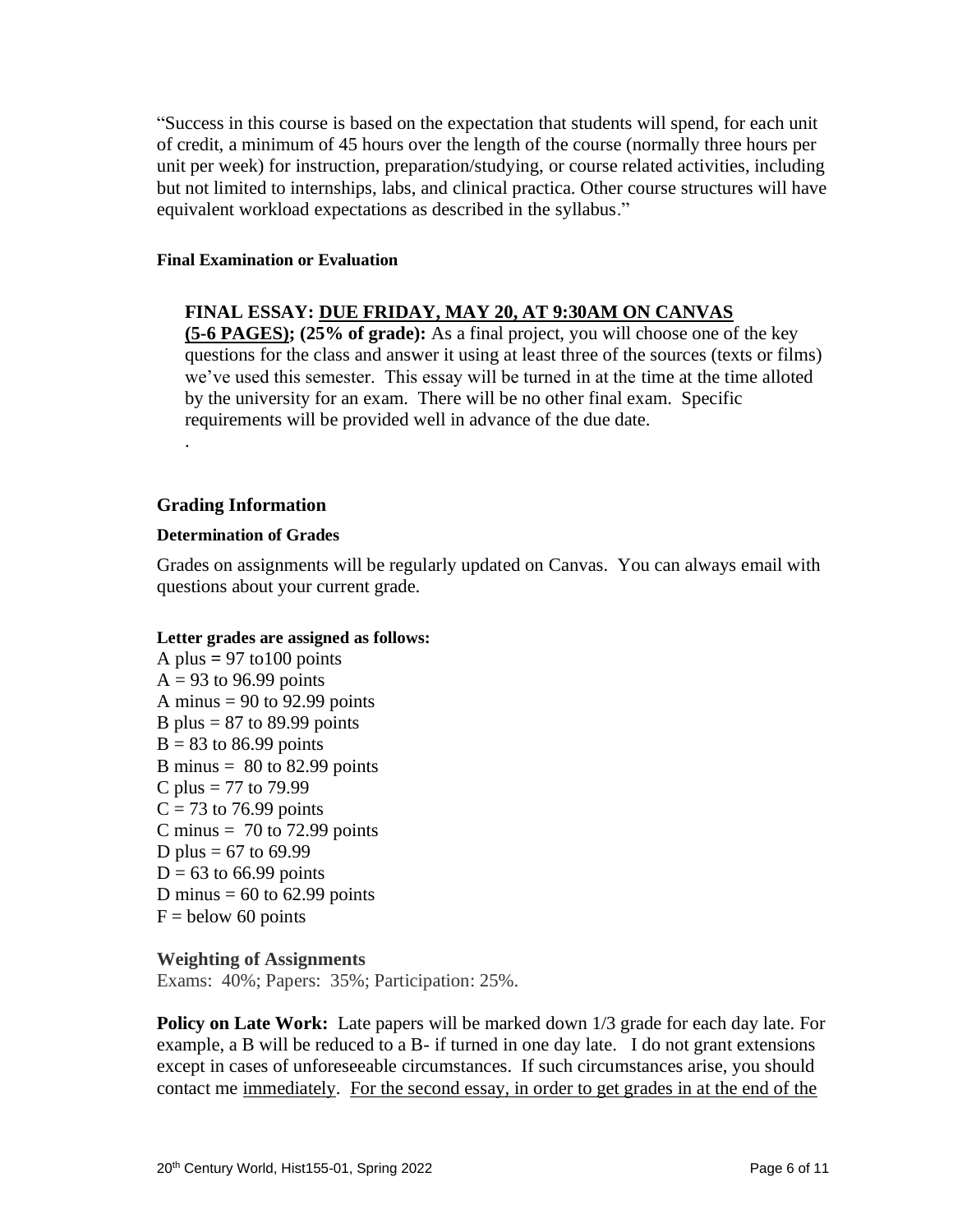semester, I will not accept any papers after the due date except in truly unforeseeable circumstances. If such circumstances arise, you must contact me immediately.

#### **Classroom Protocol**

You are expected to arrive to class on time. Do not use cellphones, texting, or email in class. Everyone in the class must wear a mask over mouth and nose at all times. Do not eat or drink in class.

## **University Policies**

Per [University Policy S16-9](http://www.sjsu.edu/senate/docs/S16-9.pdf) *(http://www.sjsu.edu/senate/docs/S16-9.pdf)*, relevant information to all courses, such as academic integrity, accommodations, dropping and adding, consent for recording of class, etc. is available on Office of Graduate and Undergraduate Programs' [Syllabus Information](http://www.sjsu.edu/gup/syllabusinfo/) web page at http://www.sjsu.edu/gup/syllabusinfo/". Make sure to visit this page, review and be familiar with these university policies and resources.

#### **Recording Zoom Classes**

This course or portions of this course (i.e., lectures, discussions, student presentations) will be recorded for instructional or educational purposes. The recordings will only be shared with students enrolled in the class through Canvas. The recordings will be deleted at the end of the semester. If, however, you would prefer to remain anonymous during these recordings, then please speak with the instructor about possible accommodations (e.g., temporarily turning off identifying information from the Zoom session, including student name and picture, prior to recording).

#### Students are not allowed to record without instructor permission

Students are prohibited from recording class activities (including class lectures, office hours, advising sessions, etc.), distributing class recordings, or posting class recordings. Materials created by the instructor for the course (syllabi, lectures and lecture notes, presentations, etc.) are copyrighted by the instructor. This university policy (S12-‐7) is in place to protect the privacy of students in the course, aswell as to maintain academic integrity through reducing the instances of cheating. Students who record, distribute, or post these materials will be referred to the Student Conduct and Ethical Development office. Unauthorized recording may violate university and state law. It is the responsibility of students that require special accommodations or assistive technology due to a disability to notify the instructor.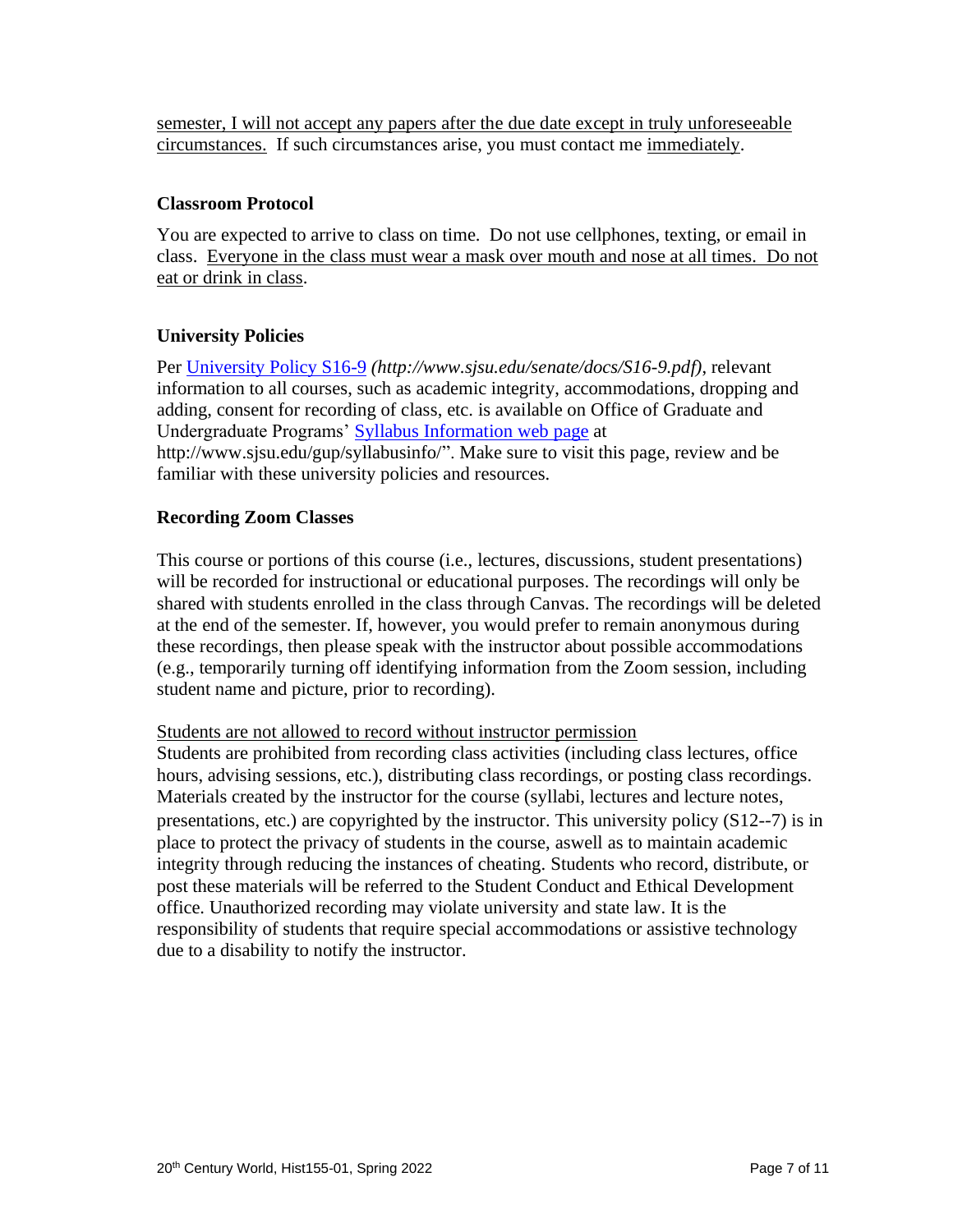# **Hist155-01 / Twentieth Century, Spring 2022 Schedule**

| <b>Week</b>    | <b>Date</b>                                  | <b>Topics, Readings, Assignments, Deadlines</b>                                                                                                                                                                                                                                                                                                |
|----------------|----------------------------------------------|------------------------------------------------------------------------------------------------------------------------------------------------------------------------------------------------------------------------------------------------------------------------------------------------------------------------------------------------|
| $\mathbf{1}$   | Jan. 26<br>(via Zoom)                        | <b>Introduction: Making Sense of the World in the Twentieth</b><br><b>Century</b>                                                                                                                                                                                                                                                              |
| $\overline{2}$ | Jan. 31<br>(via Zoom)                        | THEME I: THE WEST IN THE WORLD<br>(Lecture) The Industrial Revolution and the Rise of the West<br>Reading: START READING ABINA, due Feb. 7<br>(optional reading: World History, p.478-482, and ch. 22)                                                                                                                                         |
| $\overline{2}$ | Feb. 2<br>(via Zoom)                         | (Lecture) Imperialism in the Late 19th Century<br>Reading: CON'T READING ABINA<br>(optional reading: World History, chs. 25-26)                                                                                                                                                                                                                |
| 3              | Feb. 7<br>(via Zoom)                         | (Discussion) Abina and the Important Men<br>Reading: FINISH READING ABINA                                                                                                                                                                                                                                                                      |
| 3              | Feb. 9<br>(via Zoom)                         | <b>DRAFT OF ESSAY 1 DUE BY 8:30AM</b><br><b>SHARE AS A GOOGLE DOC WITH ME</b><br>(allison.katsev@sjsu.edu)<br>*In-class peer review of essay on Abina                                                                                                                                                                                          |
| $\overline{4}$ | Feb. 14<br>(begin in-<br>person<br>meetings) | <b>THEME II: WAR AND PEACE</b><br>(Lecture) World War I<br>Reading: World History, Ch. 27                                                                                                                                                                                                                                                      |
| 4              | Feb. 16                                      | (Lecture) Promising Alternatives After War<br>Reading: World History, Ch. 28-29<br>WRITING ASSIGNMENT #1 DUE FEBRUARY 16 AT 8:30 AM<br>ON CANVAS (1 page double-spaced). ). How do you explain the<br>verdict in Abina's case? Examine 1-2 reasons that the case turned<br>out as it did, and connect your findings to one of our course's key |

*The schedule is subject to change with fair notice via email and in class.*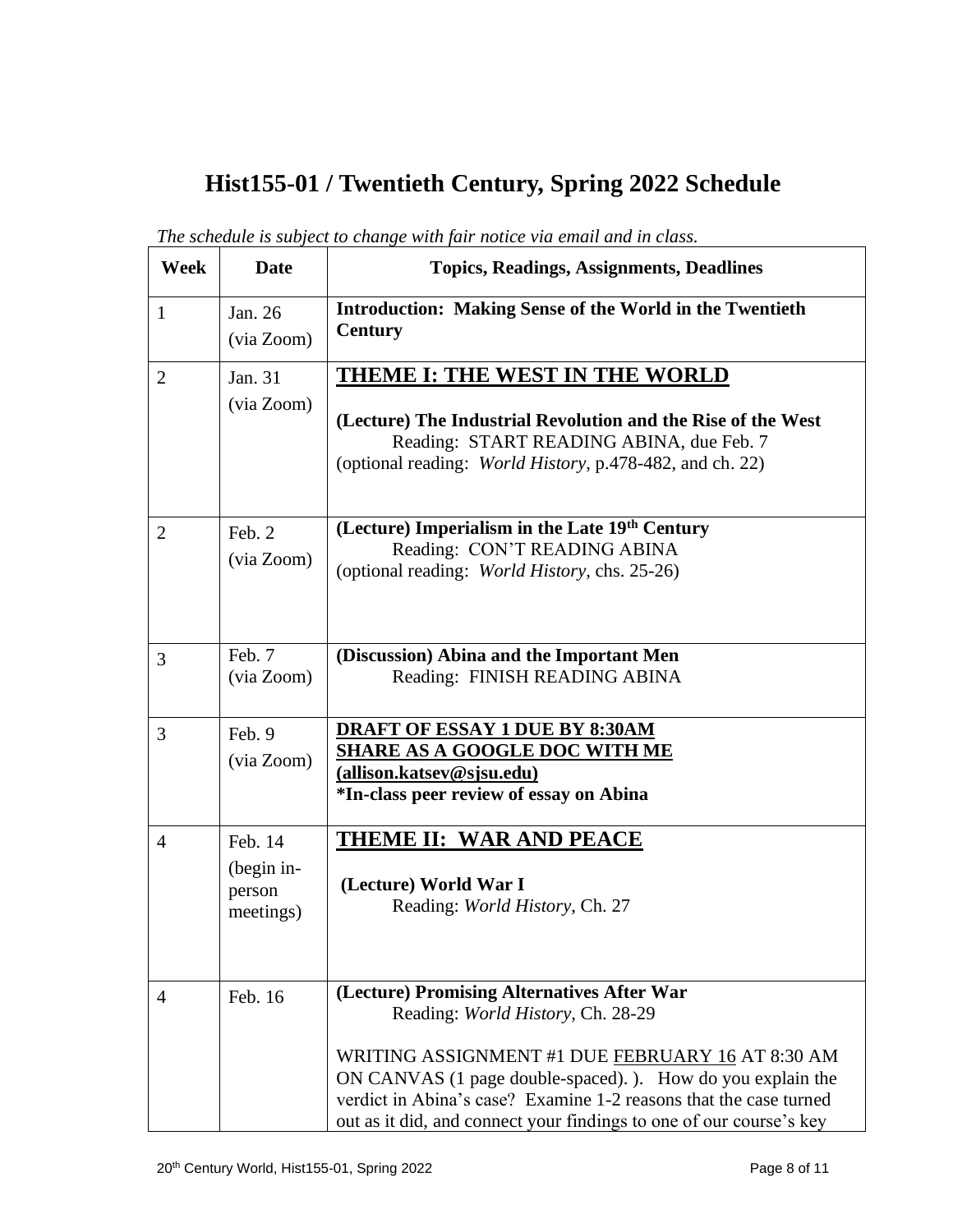| Week           | <b>Date</b> | <b>Topics, Readings, Assignments, Deadlines</b>                                                                                                                                                                                                                                                                                                 |
|----------------|-------------|-------------------------------------------------------------------------------------------------------------------------------------------------------------------------------------------------------------------------------------------------------------------------------------------------------------------------------------------------|
|                |             | questions. Guidelines will be posted at the beginning of the<br>semester.                                                                                                                                                                                                                                                                       |
|                |             |                                                                                                                                                                                                                                                                                                                                                 |
| 5              | Feb. 21     | (Lecture) Another World War<br>Reading: World History, Ch. 31                                                                                                                                                                                                                                                                                   |
| 5              | Feb. 23     | (Lecture) After WWII: The Cold War and Decolonization<br>Reading: World History, Chs. 30, 32                                                                                                                                                                                                                                                    |
| 6              | Feb. 28     | FILM: The Lives of Others (2006)<br>Reading: Time to catch up on World History.                                                                                                                                                                                                                                                                 |
| 6              | Mar. 2      | FILM: The Lives of Others (con't)<br>Reading: Time to catch up on World History.                                                                                                                                                                                                                                                                |
| $\overline{7}$ | Mar. 7      | (Lecture) After the Cold War: A New Peaceful World Order?<br><b>AND Discussion of Lives of Others</b><br>Reading: <i>World History</i> , Chs. 33                                                                                                                                                                                                |
| $\tau$         | Mar. 9      | Open office hours; time to study for midterm exam                                                                                                                                                                                                                                                                                               |
| 8              | Mar. 14     | Mid-Term Exam (20% of course grade). Bring 1 large green<br>book. You can have an 8 X 11 piece of notebook paper with<br>handwritten notes on both sides<br>*Multiple Choice and short answer on information from lectures,<br>reading and film presented in Theme II (Feb. 14-Mar. 7)<br>*Extended essay questions on broader themes of course |
| 8              | Mar. 16     | THEME III: UTOPIAN DREAMS                                                                                                                                                                                                                                                                                                                       |
|                |             | (Lecture) Worker and Peasant Revolutions<br>Reading: Start Zamyatin, We (due Apr. 11).                                                                                                                                                                                                                                                          |
| 9              | Mar. 21     | (Lecture) In Search of Ethnic Purity: Germany, Rwanda and<br>Genocide<br>Reading: Continue reading Zamyatin, We.                                                                                                                                                                                                                                |
| 9              | Mar. 23     | (Lecture) Revolutions in the Name of Religion<br>Reading: Continue reading Zamyatin, We.                                                                                                                                                                                                                                                        |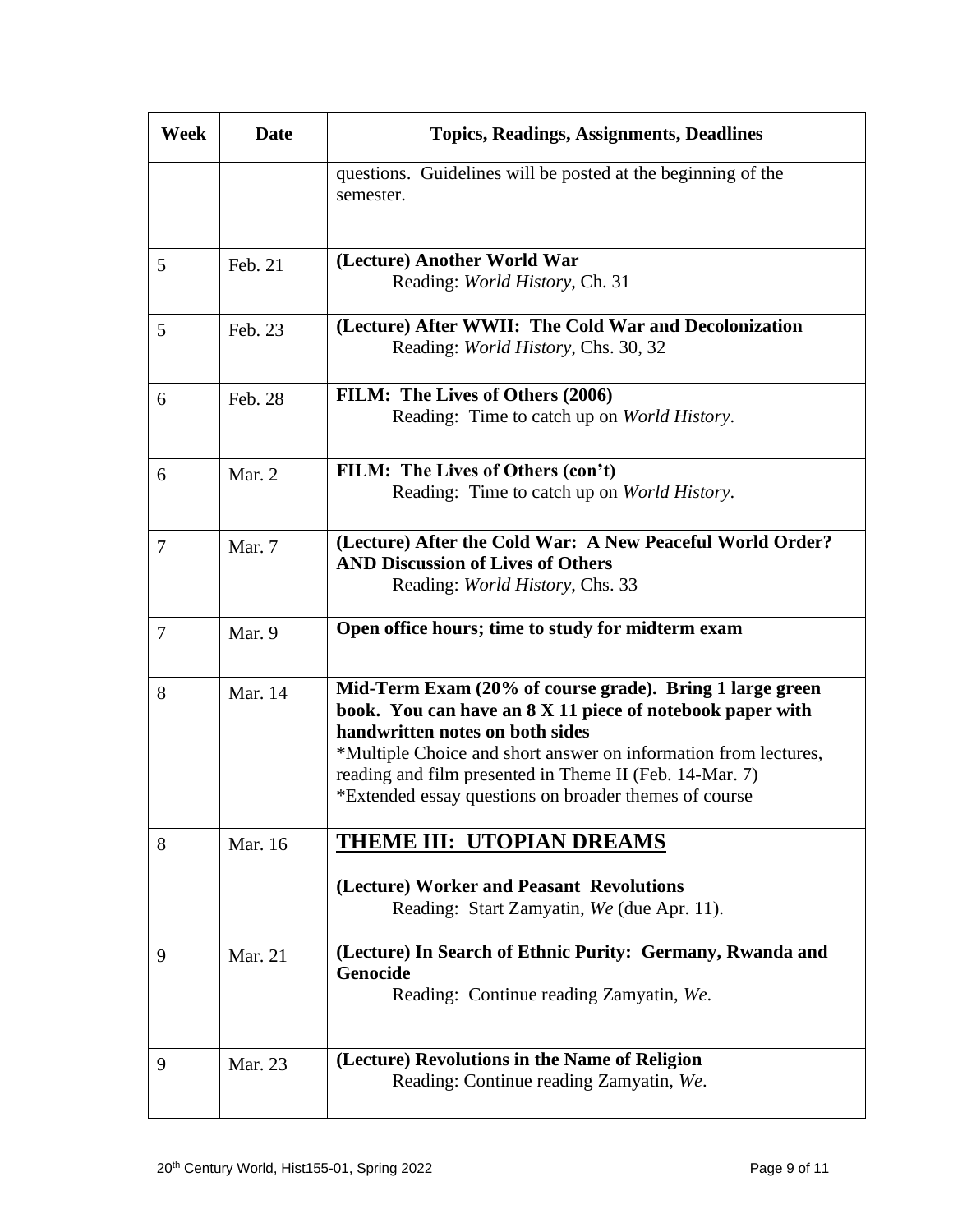| Week | <b>Date</b>         | <b>Topics, Readings, Assignments, Deadlines</b>                                                                                                                                                                                                                                                                                                    |
|------|---------------------|----------------------------------------------------------------------------------------------------------------------------------------------------------------------------------------------------------------------------------------------------------------------------------------------------------------------------------------------------|
| 10   | Mar. 28-<br>Mar. 30 | <b>SPRING BREAK</b>                                                                                                                                                                                                                                                                                                                                |
| 11   | Apr. 4              | FILM: Persepolis (2007)<br>Reading: Continue reading Zamyatin, We                                                                                                                                                                                                                                                                                  |
| 11   | Apr. 6              | <b>FILM/Discussion: Persepolis (2007)</b><br>Reading: Continue reading Zamyatin, We                                                                                                                                                                                                                                                                |
| 12   | Apr. 11             | (Discussion) Zamyatin, We                                                                                                                                                                                                                                                                                                                          |
| 12   | Apr. 13             | Mid-Term Exam (20% of course grade). Bring 1 large green<br>book. You can have an 8 X 11 piece of notebook paper with<br>handwritten notes on both sides<br>*Multiple Choice and short answer on information from lectures,<br>reading and film presented in Theme III (Mar. 16-Apr. 11)<br>*Extensive Essay questions on broader themes of course |
| 13   | Apr. 18             | <u>THEME IV: IT'S A SMALL WORLD AFTER ALL</u><br>(Lecture) Western Science and the World<br>Reading: Start reading <i>Travels of a T-Shirt</i> (due May 2)                                                                                                                                                                                         |
| 13   | Apr. 20             | (Lecture) A World of Shoppers?<br>Reading: Continue reading Travels of a T-Shirt                                                                                                                                                                                                                                                                   |
| 14   | Apr. 25             | (Lecture) Humanitarianism: Origins and Issues<br>Reading: Continue reading Travels of a T-Shirt                                                                                                                                                                                                                                                    |
| 14   | Apr. 27             | (Lecture) The Future of Democracy<br>Reading: Continue reading Travels of a T-Shirt                                                                                                                                                                                                                                                                |
| 15   | May 2               | (Discussion) Rivoli, The Travels of a T-Shirt<br>Reading: Finish The Travels of a T-Shirt                                                                                                                                                                                                                                                          |
| 15   | May 4               | (Lecture) Testing World Orders: North Korea<br>No new reading                                                                                                                                                                                                                                                                                      |
| 16   | May 9               | Time for Consultations on Writing with Professor                                                                                                                                                                                                                                                                                                   |
| 16   | May 11              | (Presentations)-The Travels of your?<br>DUE AT THE BEGINNING OF CLASS. A one-page write<br>up on some item you own (guidelines posted at course website).                                                                                                                                                                                          |